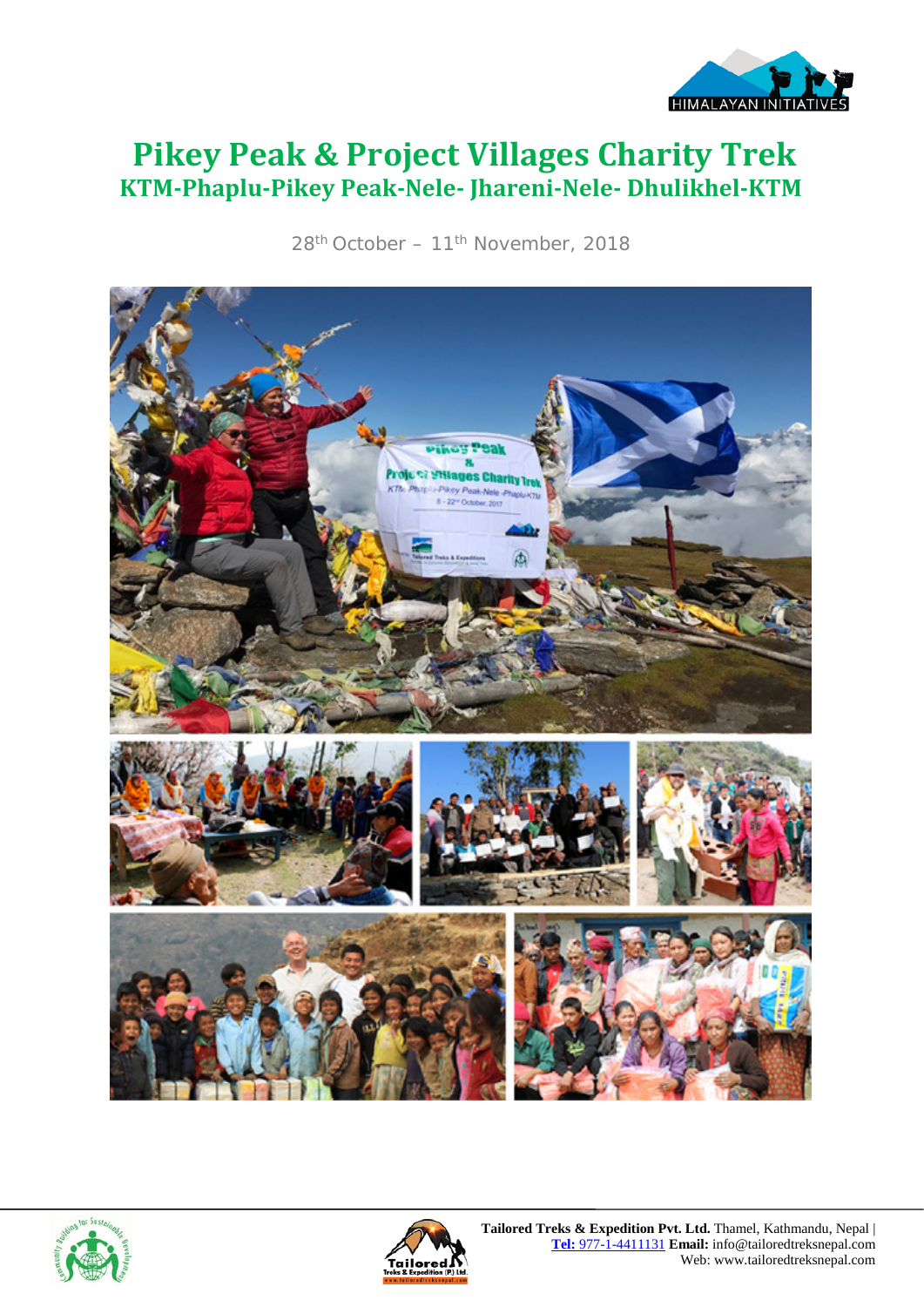**Introduction** by Kumar Karki of CBSD and Tailored Treks



We welcome you on this special charity trek to explore the beauties of Nepal while also supporting communities in need.

The trek is part of the social charity work of Nepal NGO Community Building for Sustainable Development (CBSD). CBSD works in partnership with Scottish charity Himalayan Initiatives to promote positive change in one of the most stunningly beautiful yet most impoverished areas in the lower Everest region of eastern Nepal. Our work is focussed on the villages of Simigaon (Dolakha district), Nele & Jhareni (Solu khumbu district). This trek is delivered by trekking company Tailored Treks & Expeditions which works with CBSD and local communities to develop tourism in a way that brings benefits directly to the local people.

CBSD was established by supporters and young people from the region. Members of CBSD & Tailored Treks have a wealth of trekking experience and local knowledge, and are committed to giving something back to the community.

CBSD activities include supporting:

**a)** The distribution of modern Metal Stoves with chimneys,

**b)** Schools with books, furniture, building construction & repair,

**c)** Health posts with medicine, staff training, building construction and maintenance,

**d)** Agricultural support activities.

The overall aim is to improve education, health, income generation and general basic services in order to improve the quality of life in the region.

During the trek, we will visit our project areas, interact with the community, participate in community events, and share our ideas and suggestions for improving basic services in the region.

We welcome all those who are open to our aim of social service and who are prepared to face the challenges associated with bringing change in areas of need. Due to advancements in communication and technology, the interdependence of one area of the world with others is becoming ever more apparent. Consequently, we feel that interaction between communities, sharing of resources and knowledge is increasingly important to bring about harmony and balance in our world today. Through small initiatives such as this trek, we aim to contribute towards this goal.





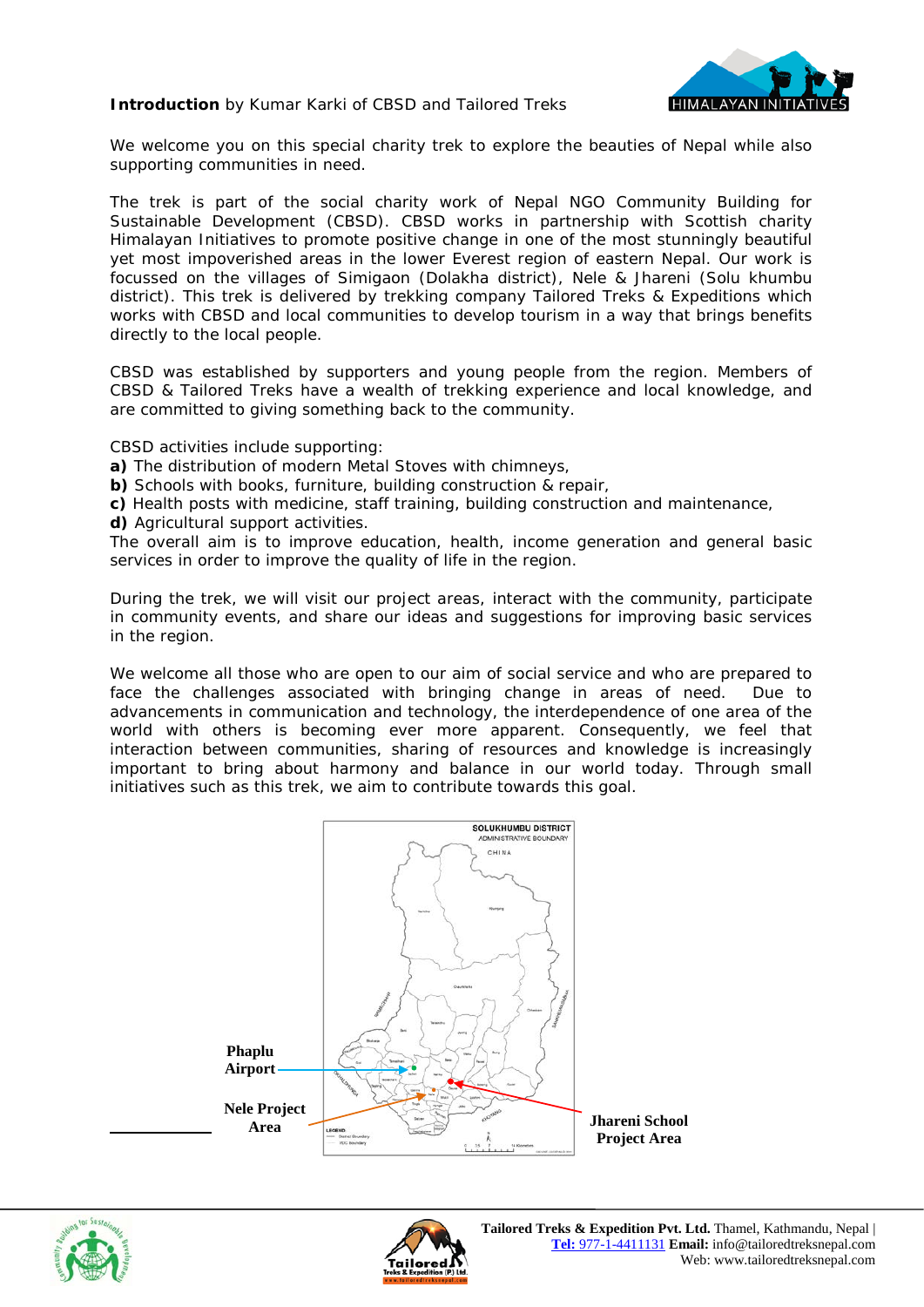

### **PROGRAM ITINERARY**

| Program:                       | Himalayan Initiatives Pikey Peak & Project Villages Charity Trek                                                                                                                                                                                                                                                                                                                                                                                                                                                                                                                                                                                                                                   |  |
|--------------------------------|----------------------------------------------------------------------------------------------------------------------------------------------------------------------------------------------------------------------------------------------------------------------------------------------------------------------------------------------------------------------------------------------------------------------------------------------------------------------------------------------------------------------------------------------------------------------------------------------------------------------------------------------------------------------------------------------------|--|
| When:                          | 28 <sup>th</sup> October - 11 <sup>th</sup> November 2018                                                                                                                                                                                                                                                                                                                                                                                                                                                                                                                                                                                                                                          |  |
| <b>Special features:</b>       | ≻Kathmandu Valley sight-seeing<br>> Fly from KTM-Phaplu<br>> Trek to Pikey Peak-Japhre-Salme-Nele-Jhareni-Nele-<br>Jeep to Dhulikhel & Kathmandu<br>> Visit project areas in Nele & Jhareni<br>$\triangleright$ Meet with community people<br>> Learn about village life and assist in gathering project feedback                                                                                                                                                                                                                                                                                                                                                                                  |  |
| Day 1<br>Sun Oct 28th<br>Day 2 | Arrive Kathmandu, Nepal (your international flight is by your own<br>arrangement and not included in the trek cost)<br>CBSD/Tailored Treks will welcome you at the airport and take you to our hotel in<br>the tourist district Thamel. (Ambassador Garden Home Hotel or similar). There<br>you will be able to shower, rest and relax or explore Thamel if you have the<br>energy! Join us for an early evening group meeting in the hotel garden followed<br>by an optional group meal. Our group will be a maximum of 12 people.                                                                                                                                                                |  |
| Mon Oct 29th                   | Kathmandu city tour<br>For those wishing to explore the city, a guide will be available to take us to the<br>main tourist sights including Boudhanath, Swoyambhunath & Basantapur Durbar<br>Square. There will also be time for shopping/preparation for the trek. There are<br>small supermarkets in Thamel, nearby the hotel, for all those last minute<br>essentials.                                                                                                                                                                                                                                                                                                                           |  |
| Day 3<br>Tues Oct 30th         | Fly from KTM to Phaplu (35 min)<br>After breakfast we will head to the airport for our domestic flight to Phaplu.<br>Flight departure times are unpredictable and weather dependant but hopefully<br>we'll get away in the morning and have time to explore the Phaplu area, home to<br>Sherpa culture. Overnight at Everest Lodge in Phaplu.                                                                                                                                                                                                                                                                                                                                                      |  |
| Day 4<br>Wed Oct 31st          | Trek from Phaplu to Jaubari - overnight camp<br>Our first day of trekking begins! From Phaplu we will pass through beautiful<br>forests and mountains, through Magar villages and visit Jwalamai temple before<br>making camp at Jaubari.                                                                                                                                                                                                                                                                                                                                                                                                                                                          |  |
| Day 5                          | Thurs Nov 1st Trek from Jaubari to nearby Pikey Base Camp<br>A (Nepali) "gradual" climb through Sherpa villages and forest emerging near the<br>ridge on the shoulder of Pikey with glorious views back down the valley - Onward<br>to our campsite near Pikey Peak Base Camp                                                                                                                                                                                                                                                                                                                                                                                                                      |  |
| Day 6<br>Fri Nov 2nd           | Trek to Gnaur via Pikey Peak - overnight camp<br>After breakfast we start our trek over Pikey peak and then down to Ngaur. We<br>will see local Sherpa villages and beautiful scenery along the way. It is 2-3 hrs<br>uphill to the Pikey Peak viewpoint. Weather permitting there will be great views<br>of Numbur Chuli and the Everest region including Mt Everest, Makalu, Pumori,<br>Nuptse, Lhotse. After 2-3 hrs of downhill, we arrive at Gnaur and camp<br>overnight.<br>Pikey Peak (4068m) is one of the tallest "Hills" in Solu. The name Pikey is<br>derived from the name of a Sherpa Clan deity. During the month of July the<br>locals hold celebrations to worship their clan god. |  |



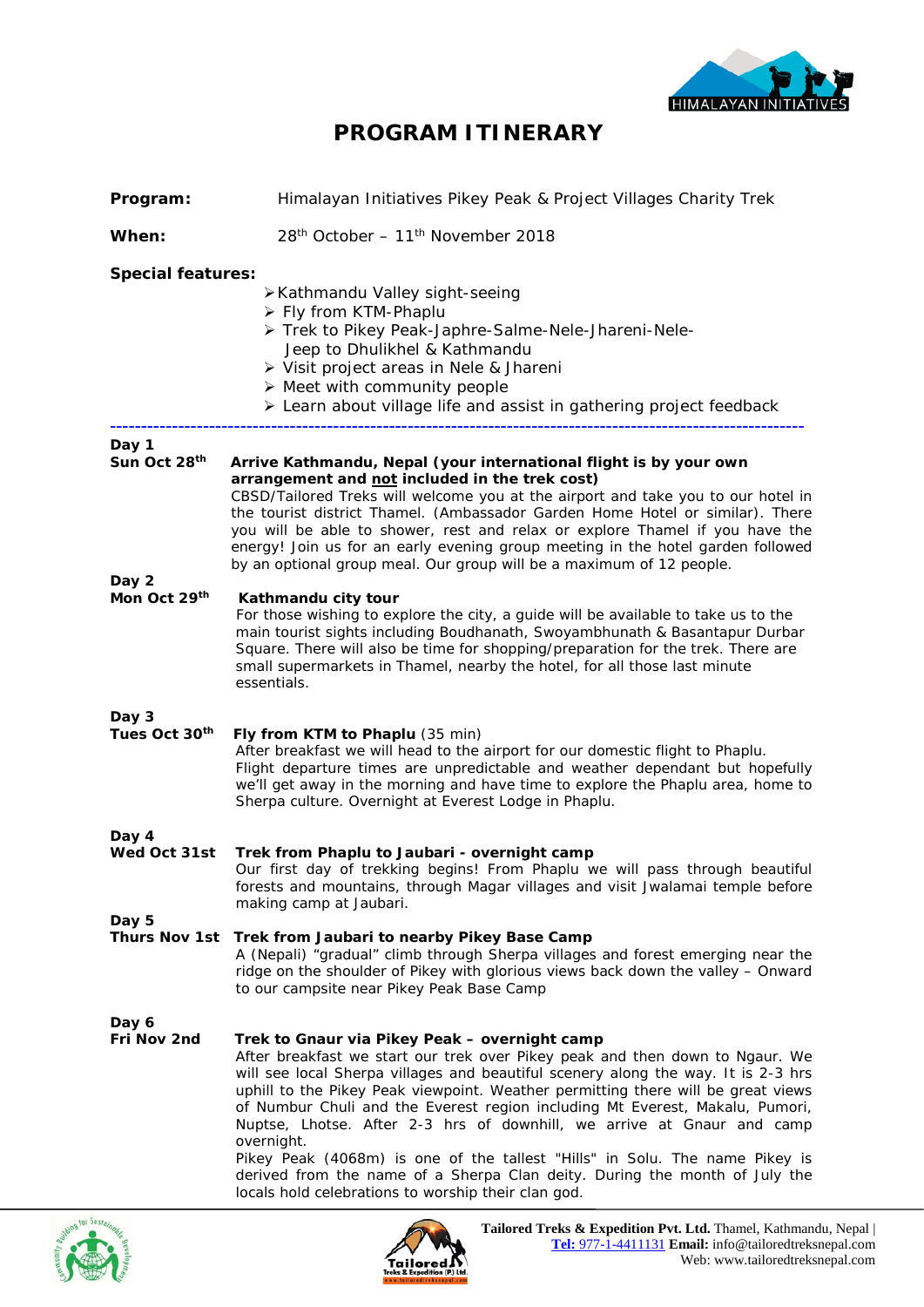

| Day 7<br>Sat Nov 3rd   | Trek from Ngaur to Japhre<br>HIMALAYAN INITIATI<br>Optional early morning trek to Pikey Peak for sunrise<br>(weather permitting)<br>From Ngaur we trek through rhododendron and pine forest, and heathland and<br>have good views of the Himalayas. We pass an impressive ridge top mani wall en<br>route. Overnight camp or lodge in the Sherpa village of Japhre where we will visit<br>the local gompa (monastery).                                                                                                                                                                                                                |
|------------------------|---------------------------------------------------------------------------------------------------------------------------------------------------------------------------------------------------------------------------------------------------------------------------------------------------------------------------------------------------------------------------------------------------------------------------------------------------------------------------------------------------------------------------------------------------------------------------------------------------------------------------------------|
| Day 8<br>Sun Nov 4th   | Trek from Japhre to Salme - Overnight camp<br>We will trek downhill from Jhapre, cross the Solu River and through Magar<br>villages, to arrive in Salme - a Sherpa, Magar, Chhetri mixed community village                                                                                                                                                                                                                                                                                                                                                                                                                            |
| Day 9<br>Mon Nov 5th   | Trek from Salme to Nele - Overnight at Mum's Nele Homestay<br>From Salme it is a steep ascent from the river, passing a large hydro power<br>scheme under construction to reach the mud road. We follow the road to Nele<br>where we are sure of a warm welcome. We will stay at "Mum's Nele Homestay"<br>which is a new venture for Tailored Treks. The homestay was constructed<br>following the 2015 earthquakes, which destroyed or damaged many of the local<br>houses. While in Nele we will visit and review all our project areas including the<br>agricultural project, metal stove project, health post and primary school. |
| Day 10<br>Tues Nov 6th | Explore Nele - Overnight at Mum's Nele Homestay<br>Tuesday is market day in Nele bazaar so we will join the locals in the melee. Fruit,<br>veg, spices, clothes, basketware, metalwork, pigs, goats, chickens and more are<br>on offer. We will learn about Himalayan Initiatives projects in the village and visit<br>Nele health post & birthing centre and the local primary school.                                                                                                                                                                                                                                               |
| Day 11<br>Wed Nov 7th  | Trek from Nele to Jhareni (optional- you can stay in Nele & the Homestay<br>on days 11&12 to relax/explore and learn more about village life if you<br>prefer)<br>It is a gentle 2-3 hour trek to the predominantly Tamang village of Jhareni. There<br>we will visit the primary school built in 2014 (funded by Himalayan Initiatives)<br>and meet with the community. This is a particularly impoverished area where we<br>will be reviewing our past school and stove projects and looking at what further<br>support may be needed. Overnight camp in Jhareni                                                                    |
| <b>Day 12</b>          | Thurs Nov 8th Trek back from Jhareni to Nele- Overnight at "Mum's Nele Homestay"<br>After a gentle trek back to Nele you will have free time to relax or maybe meet<br>with more of the locals and learn about local cooking, local wildlife or craftwork.                                                                                                                                                                                                                                                                                                                                                                            |
| Day 13<br>Fri Nov 9th  | Drive by jeep from Nele to Dhulikhel 10-12 hrs - Overnight Gaia Resort<br>After saying our goodbyes to the people of Nele we head off in a 4 wheel drive<br>jeep- it's a very picturesque drive. We will stop at Pattale for the excellent<br>mountain views and can request stops whenever needed. Dhulikhel is situated on<br>the Kathmandu valley rim so it's worth getting up early next day for the view<br>from your bedroom window.                                                                                                                                                                                            |
| Day 14<br>Sat Nov 10th | Drive from Dhulikhel to Kathmandu via Bhaktapur. Overnight at<br><b>Ambassador Garden Home</b><br>Before heading back to the bustle of Kathmandu we will visit Bhaktapur, a<br>UNESCO World Heritage Site famous for its religious architecture (sadly badly<br>damaged in the earthquakes) and home to a wide variety of local artisans<br>including woodcarvers and papermakers. We'll spend a few hours here before<br>returning to our hotel in Thamel. This will be our last night as a group so let's<br>make it a good one at the Farewell Dinner! (optional)                                                                  |

Day 15<br>**Sun Nov 11<sup>th</sup>** 

**Departure (or extend your stay - see below) Tailored Treks will arrange your** transport to the airport.



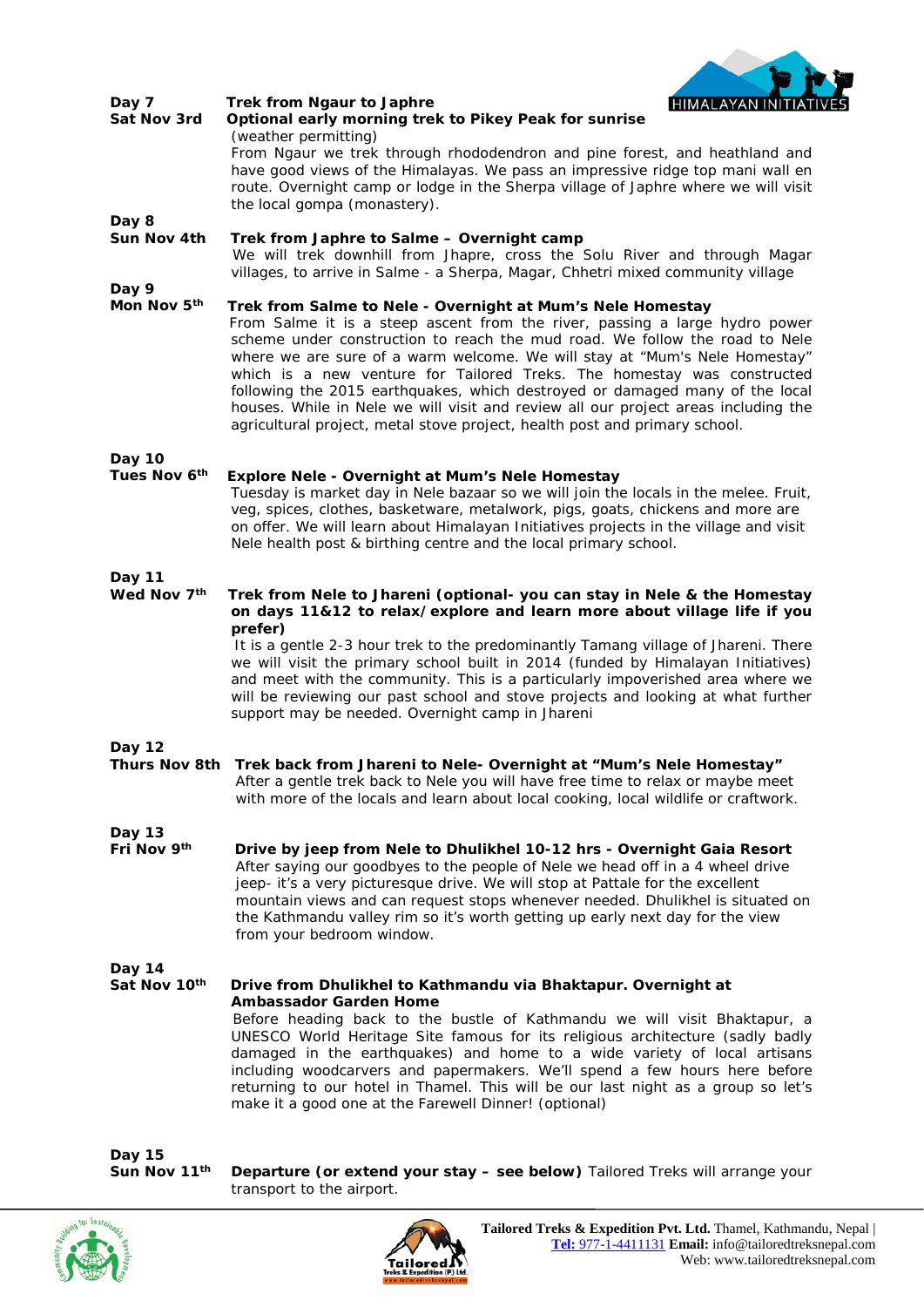

| <b>PRICE</b>              | <b>Remarks</b>                                      |
|---------------------------|-----------------------------------------------------|
| GBP 1200 payable in       | Hotel twin sharing basis at Ambassador Garden       |
| cash directly to Tailored | Home Hotel or similar rank.                         |
| Treks after arrival in    | Single person supplement: GBP 195                   |
| KTM.                      | All prices are calculated at current exchange rates |
| (Payment by bank transfer | (approx. 140NPR to GBP) In the unlikely event that  |
| is possible and incurs an | the rate drops to below 125NPR in October a         |
| additional 13% VAT)       | surcharge may be requested.                         |

#### **If you wish to extend your stay Tailored Treks is able to arrange additional trekking programs and optional activities such as:**

Tour to Nagarkot/Namobuddha/Changunarayan Temple Chitwan Jungle Safari Mountain Flight

**Please contact Tailored Treks directly for program options and prices.** 

#### **Trek cost includes:**

- 1. Hotel in Kathmandu **3 night only** (B &B only)
- 2. Hotel in Dhulikhel **1 night**
- 3. Food & Accommodation during trek
- 4. Wages for Guide, Sherpa, Cook, Kitchen staff & Porters
- 5. TIMS card
- 6. Airport pickup/drop
- 7. Flight Kathmandu to Phaplu
- 8. Jeep from Nele to Kathmandu
- 9. Kathmandu valley/Bhaktapur Sightseeing
- 10. Government Tax
- 11.Staff insurance
- 12.All Local Transportation
- 13. Office service charge

#### **Costs not included:**

- 1. Personal expenses (Please budget £100 for staff tips)
- 2. Drinking water, bar bill etc.
- 3. Helicopter rescue (in case of accident)

**We hope that participants will each be happy to raise at least £300 for Himalayan Initiatives (Scottish Charity SC044266)** through fundraising or sponsorship to support CBSD's project work in the villages (including villages you will be visiting - so you will be able to report back first hand how the money is being used!). It is easy to set up your own fundraiser page linking to the Himalayan Initiatives BTMyDonate event page: http://mydonate.bt.com/events/hipikeytrek2018 **THANK YOU FOR YOUR SUPPORT!**

[www.himalayaninitiatives.co.uk](http://www.himalayaninitiatives.co.uk/) Reg. address: Cluny Victoria Rd Huntly AB54 8AH

### **IMPORTANT INFORMATION ON NEXT PAGE**

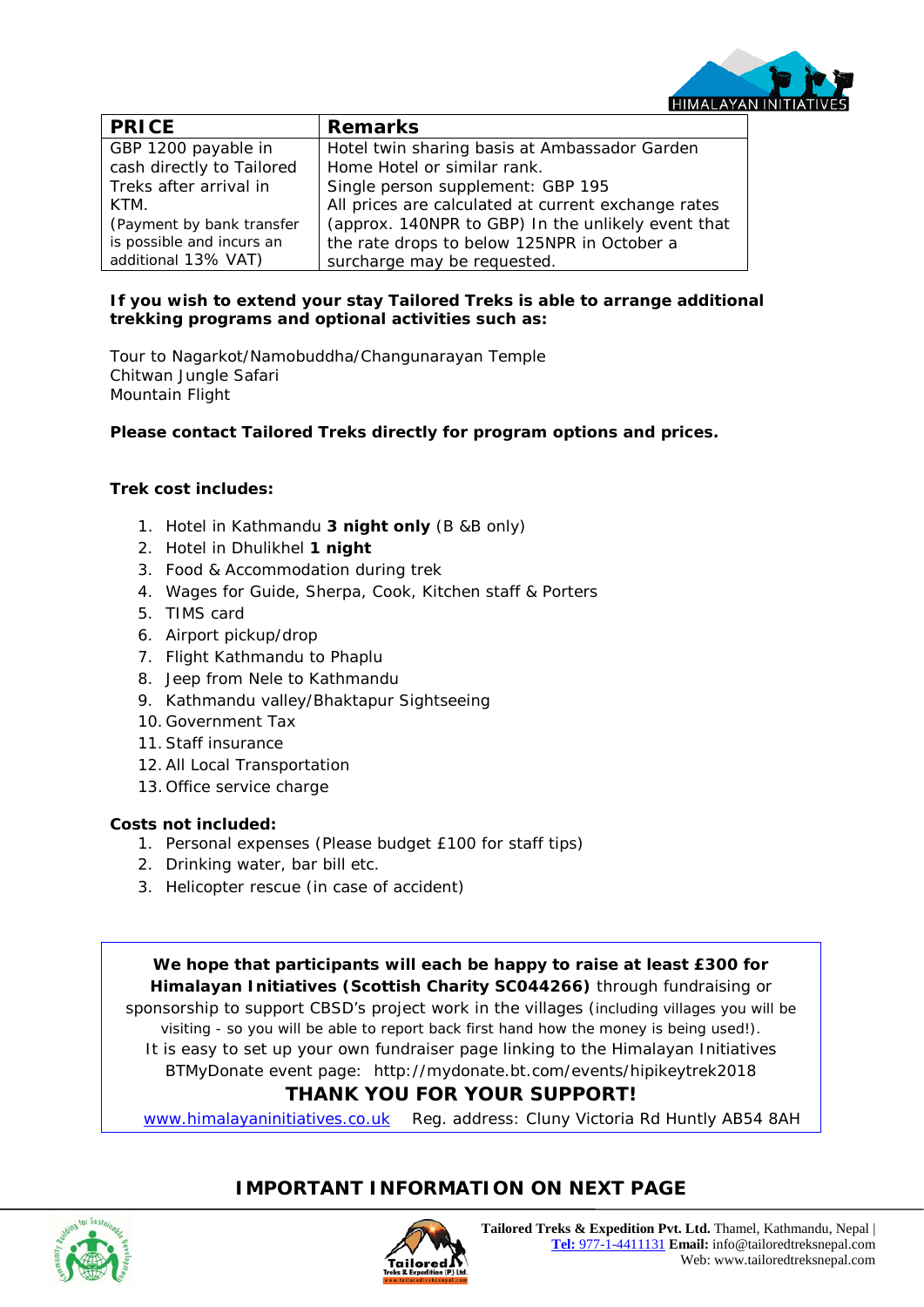

#### **IMPORTANT INFORMATION:**

#### PLEASE NOTE:

This itinerary is designed to be flexible and may be subject to change due to circumstances at the time.

The trek is moderately strenuous and requires you to be able to walk carrying a daysack for up to 7-8 hours to a maximum altitude of 4068m. A reasonable level of physical fitness is important so we advise doing some preparatory hillwalking in the months before.

Please ensure that your travel insurance covers you for trekking at this altitude and for helicopter rescue (in the unlikely event of this being required.)

Tailored Treks will require a hard copy of your travel insurance prior to trek please.

**For any enquiries or to reserve a place on this trek please email jane@himalayaninitiatives.co.uk**